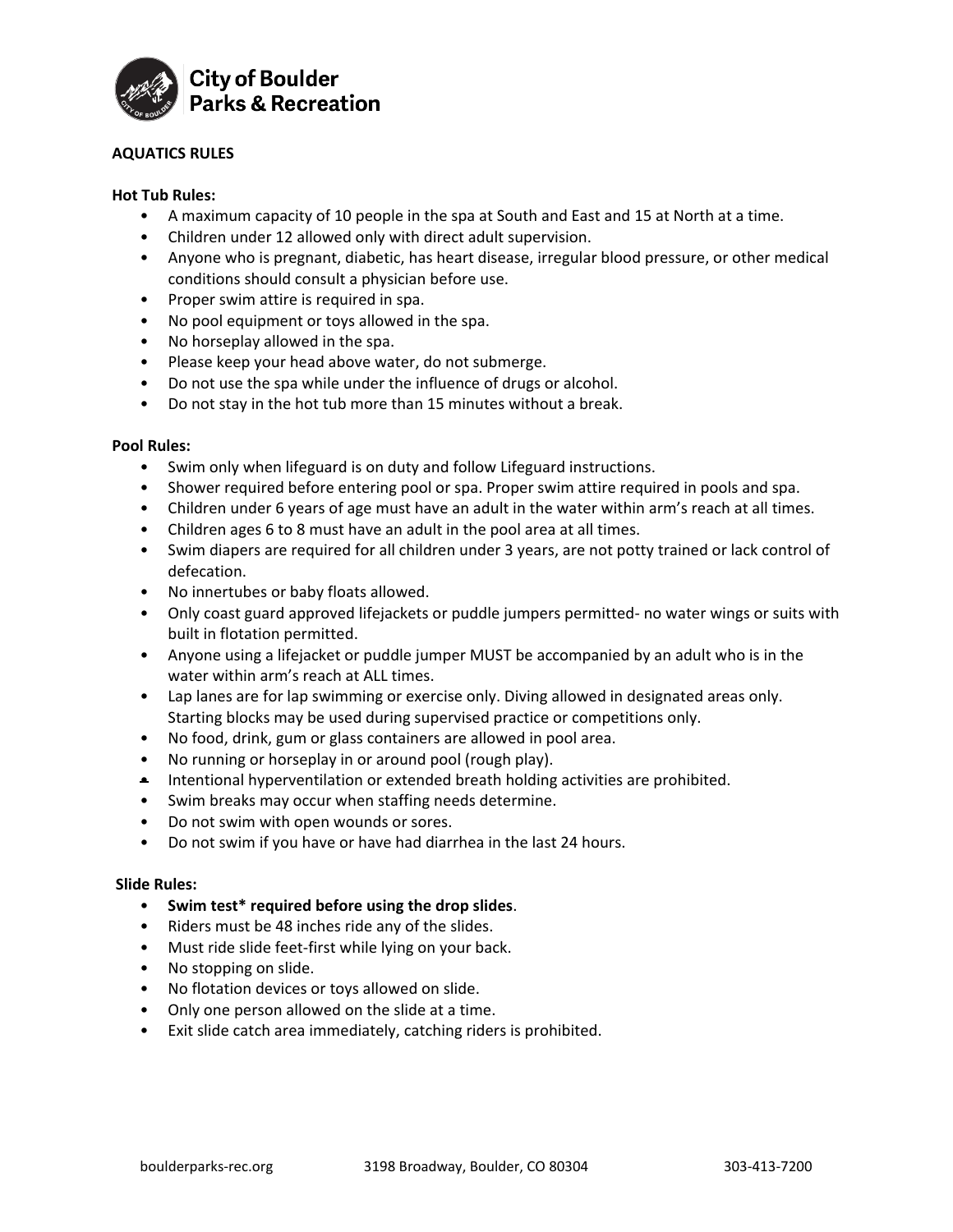# **Diving & Springboard Rules:**

- **Swim test\* required before using this attraction.**
- Only forward-facing jumps, dives and flips are allowed.
- Only one person allowed on the board at a time.
- Only one bounce is permitted.
- Must jump straight off the end of the board facing forward.
- Ensure area is clear before jumping, catching children is not permitted.
- No toys or flotation devices allowed while using board.

# **Rock Wall Rules**

- **Swim test\* required before using the attraction.**
- A lifeguard will manage the Rock Wall to ensure guest safety.
- Two (2) climbers at a time.
- Do not swim under other climbers under any circumstances.
- Upon finishing, swimmers must exit at the ladder south of the wall or swim to, and under, the rope that divides the deep well and the zero-depth area.

### **Platform Rules:**

- **Swim test\* required before using the attraction.**
- A lifeguard will dispatch guests when the area beneath the platform is clear.
- No flips, back flips, back dives, inward dives, or gainers (reverse dive).
- Upon finishing, swimmers must exit the pool immediately at the ladder south of the platform.

### **Lazy River Rules:**

- All guests in the lazy river must be 48" tall, **pass a swim test\***, or be accompanied by an adult. We reserve the right to administer a swim test to any individual.
- All guests enjoying our river must be on top of a tube that we provide. Standing inside or under the tube is prohibited. The only exceptions are:
	- 1) A parent or caregiver walking and holding on, alongside a child in a provided tube.
	- 2) A guest or instructor attending a river fitness class.

### **Sauna Rules**

- Shower recommended before use.
- Proper swim attire is required.
- Do not use the sauna under the influence of alcohol or drugs.
- Maximum of 8 people in the sauna at a time.
- Children under 12 allowed only with direct adult supervision.
- Anyone who is pregnant, diabetic, has heart disease, irregular blood pressure, or other medical conditions should consult a physician before use.
- No shaving, use of essential oils or cellphones in sauna. No food, drink, gum or glass containers are allowed in the sauna.
- Shower required after exiting the sauna before entering a pool or spa. Do not pour water on sauna equipment or benches.
- Do not stay more than 15 minutes in sauna without a break.